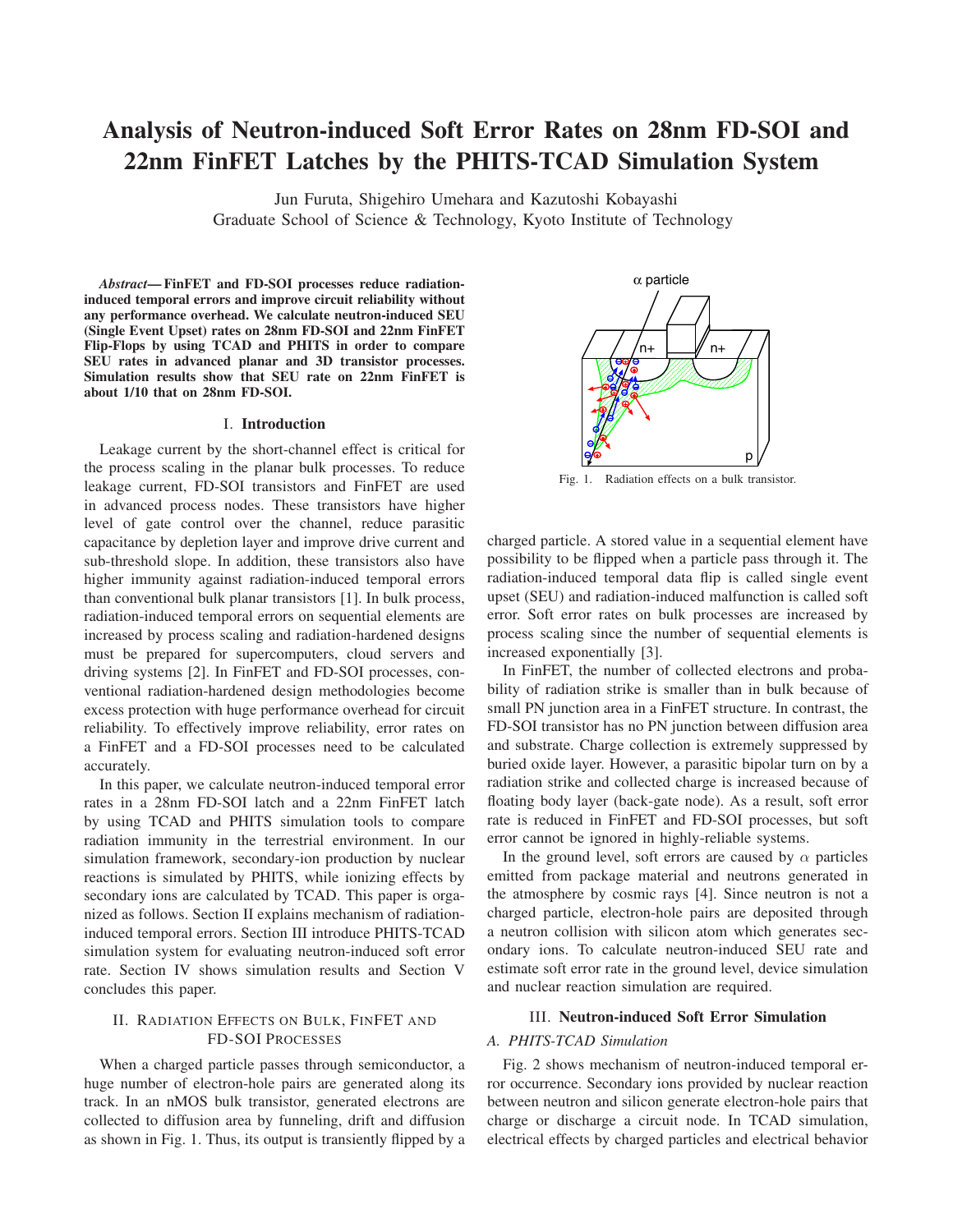

Fig. 2. Device structures for PHITS particle and TCAD device simulations

of semiconductor devices are only simulated. Thus neutroninduced SEUs are not directly evaluated. The probability of nuclear reaction, species of provided secondary ions, energies and directions are calculated by Monte Carlo particle transport simulation code, named PHITS [5]. Deposited energy by secondary ions in user-defined regions is also calculated by PHITS, which indicates the amount of electronhole pairs. Fig. 3 shows the flow chart of the PHITS-TCAD simulation system [6]. The probability of nuclear reaction and deposited energy (charge) distribution are calculated by PHITS simulation. TCAD simulation calculate threshold charge on a latch, which is the minimum charge that can flip a stored value. Then we obtain the ratio of neutrons that cause SEUs on the latch and SEU rates on the terrestrial environment.

## *B. Simulation Setup*

In 3D device models, transistor dimensions of a 28 nm FD-SOI and a 22 nm FinFET are defined by referring to [7], [8]. The Id-Vg characteristics of these transistors are almost equivalent by controlling doping parameters and gate work functions in TCAD simulations. Our 3D device models do not have metal layers and vias in order to reduce simulation time. Therefore, parasitic capacitance and resistance are not considered in this simulation. Since n-type transistors are more sensitive to radiation effect than p-type transistors, we only show simulation results when a particle pass through channel region of target n-type transistors.

In PHITS simulation, the total number of irradiated neutrons is  $10^{10}$  and all neutrons are perpendicularly incident. Energy spectra of irradiated neutrons is consisted with that at ground level of New York.

### *C. Definition of Sensitive Volume*

The distribution of deposited energy strongly depends on the size of a user-defined region. The user-defined region should conform to the sensitive volume where deposited charge is collected to the drain region entirely. The sensitive



Fig. 3. Flow chart of PHITS-TCAD simulation system.

volume of FD-SOI is almost equivalent to the body (channel) region since the buried oxide layer intercept deposited charge in the substrate. In contrast, that of FinFET on bulk substrate collects deposited charge from the substrate. The amount of the deposited charge on FinFET Latch depends on sensitive volume. We evaluate the depth of the sensitive volume by TCAD simulations.

To evaluate sensitive volume, charged particles are horizontally incident to a FinFET and particle-induced currents are calculated by TCAD simulations. Incident positions  $(P_i)$ are changed with  $0 - 100$  nm below the top of the channel as shown in Fig. 4. Fig. 5 shows simulation results of particleinduced currents for all incident positions. At  $P_i = 30$  nm, particle-induced current has the highest peak. It is because generated charge density has a spatial Gaussian distribution with standard deviation ( $\sigma$ ) of 30 nm [9]. In contrast, the peak amount of current reduced to less than 60% at  $P_i > 60$ nm. Therefore, we define the depth of the sensitive volume in FinFET as 60 nm.

#### IV. **Simulation Results**

Fig. 6 shows simulation results of threshold LET (linear energy transfer) by TCAD simulation. Threshold LET can be converted to threshold charge or energy. Threshold LETs are almost linearly increased according to supply voltage but the difference between the 28nm FD-SOI and the 22nm FinFET become smaller at higher supply voltage. Figs. 7 and 8 show threshold LET depending on body bias on the 28nm FD-SOI and the 22m FinFET, respectively. Note that all results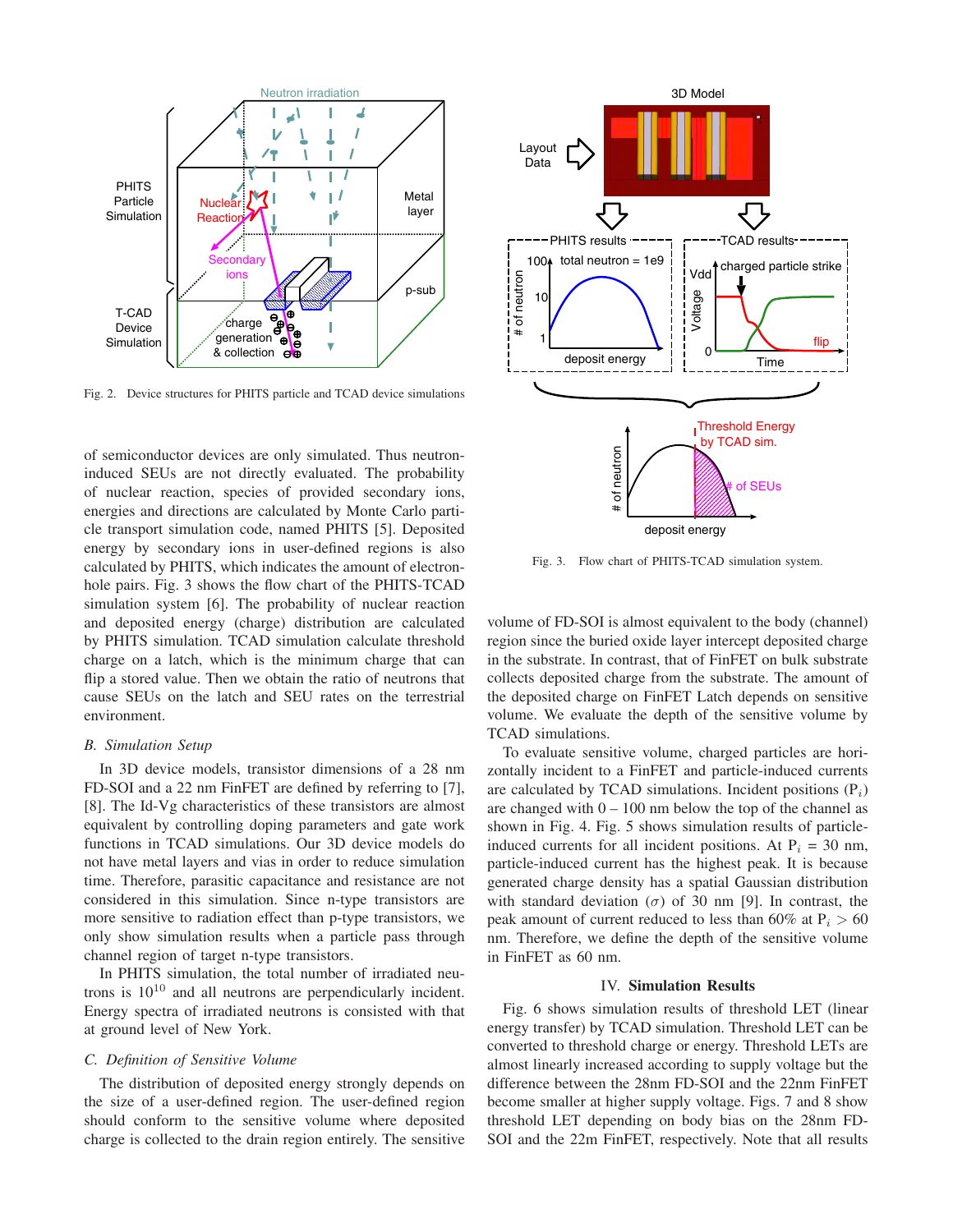

Fig. 4. TCAD simulation to evaluate sensitive volume in FinFET.



Fig. 5. TCAD simulation results of current caused by charged particle which is incident horizontally.

shows threshold LET when a charged particle pass through an nMOS transistor. Compared with supply voltage, body bias does not affect threshold LETs. It is because threshold voltages of FD-SOI and FinFET does not depends on body bias because of their structure.

Fig. 9 shows SEU rates of latches on 28nm and 22nm by changing supply voltages calculated by PHITS=TCAD system. SEU rates exponentially increase. SEU rate of the FD-SOI latch is about 10 times bigger that of the FinFET latch at 0.8 V, although the difference of threshold LET is the smallest value at  $VDD = 1.0$  V. It is because the area of the sensitive volume projected from the normal incident angle is 1/13 in the FD-SOI than in the FinFET.

#### V. **Conclusion**

We calculate neutron-induced SEU rates on the 28nm FD-SOI and the 22nm FinFET Flip-Flops by using TCAD and PHITS simulations. Simulation results show that SEU rates on 22nm FinFET is about 1/10 that in 28nm FD-SOI when supply voltage is  $0.4 - 1.0$  V. It is because 22nm FinFET has the high LET immunity and the area of the sensitive volume projected from the normal incident angle is 1/13 than in the FinFET.

#### **REFERENCES**

[1] P. Oldiges, K. P. Rodbell, M. Gordon, J. G. Massey, K. Stawiasz, C. Murray, H. Tang, K. Kim, and K. P. Muller. SOI FinFET soft error upset susceptibility and analysis. In *2015 IEEE International Reliability Physics Symposium*, pages 4B.2.1–4B.2.4, April 2015.



Fig. 6. Simulation results of threshold LET on 28nm FD-SOI and 22nm FinFET by TCAD simulation.



Fig. 7. Simulation results of threshold LET depending on body bias on 28nm FD-SOI.



Fig. 8. Simulation results of threshold LET depending on body bias on 22nm FinFET.

- [2] D. C. Matthews and M. J. Dion. NSEU impact on commercial avionics. In *2009 IEEE International Reliability Physics Symposium*, pages 181– 193, April 2009.
- [3] R. Baumann. The impact of technology scaling on soft error rate performance and limits to the efficacy of error correction. In *International Electron Devices Meetingl*, pages 329–332, 2002.
- [4] T. Karnik and P. Hazucha. Characterization of soft errors caused by single event upsets in CMOS processes. *IEEE Transactions on Dependable and Secure Computing*, 1(2):128–143, April 2004.
- [5] T. Sato, K. Niita, N. Matsuda, S. Hashimoto, Y. Iwamoto, S. Noda, T. Ogawa, H. Iwase, H. Nakashima, T. Fukahori, K. Okumura, T. Kai, S. Chiba, T. Furuta, and L. Sihver. Particle and heavy ion transport code system, PHITS, version 2.52. *Journal of Nuclear Science and Technology*, 50(9):913–923, 2013.